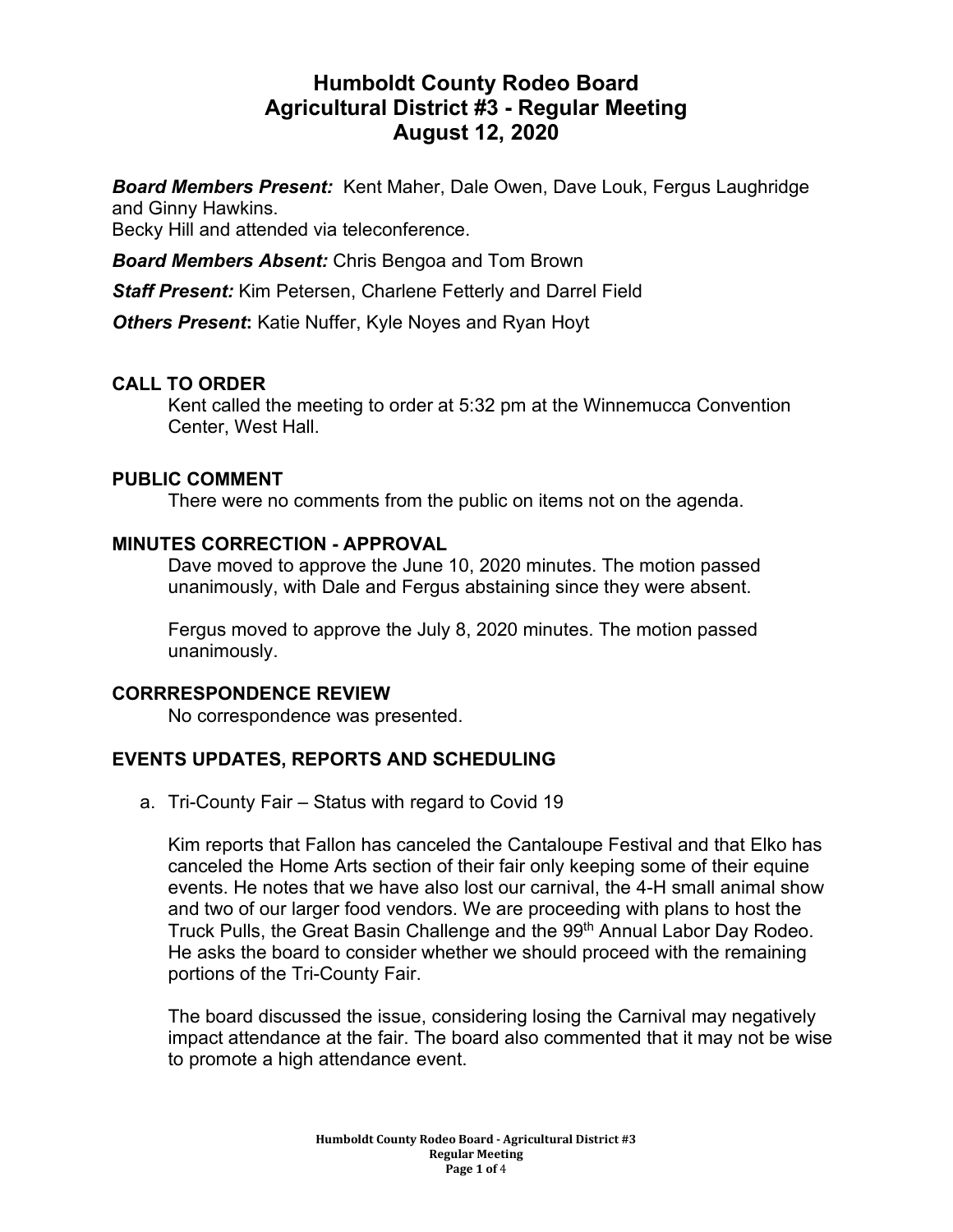Public Comment:

Kyle Noyes asked if other events have been fined by the government for producing their event. Kent answered that the government has not sanctioned previous events.

Dave moved to continue with our plans to produce the Tri-County Fair providing that other agencies do not cancel the fair. The motion passed unanimously.

No action was taken.

b. Tri-County Junior Livestock Show and Sale Committee – request facility use during the Tri-County Fair

Kyle Noyes, Chairman of the Tri-County Junior Livestock Committee reported that he spoke with Kim last week about safety precautions during the annual show and sale. The committee reports that they have 102 participants with animals for the show.

Kyle notes that he has traditionally scheduled use of the facility with the 4-H office and asked if there was another way to schedule facility use.

Kent notes that the 4-H office has no official claim on the facility schedule. Kim comments that the committee should schedule the facility with Brenda at the Convention Center.

Kent also notes that the 4-H office does have input over events involving official 4-H programs so that if 4-H guidelines are not followed, then the participants may not get credit for their 4-H projects.

The board expressed appreciation for the Tri-County Junior Livestock Show and Sale committee in continuing to produce the event.

No action was taken.

# **WINNEMUCCA EVENTS COMPLEX (WEC)**

Kim introduced Charlene Fetterly as our new Fairgrounds office employee.

Kim reports that the Jim Davis with the Superior Livestock Auction event was very pleased with the Event Center as a venue for the event, even though his Thursday night dinner was poorly attended. He notes that he would like to return to the Event Center in the future.

He notes that with the World Championship Horseshoe competition next year we will have more overtime for our Events Complex crew. He also notes that the High School State finals have approved a 3 year contract at our facility.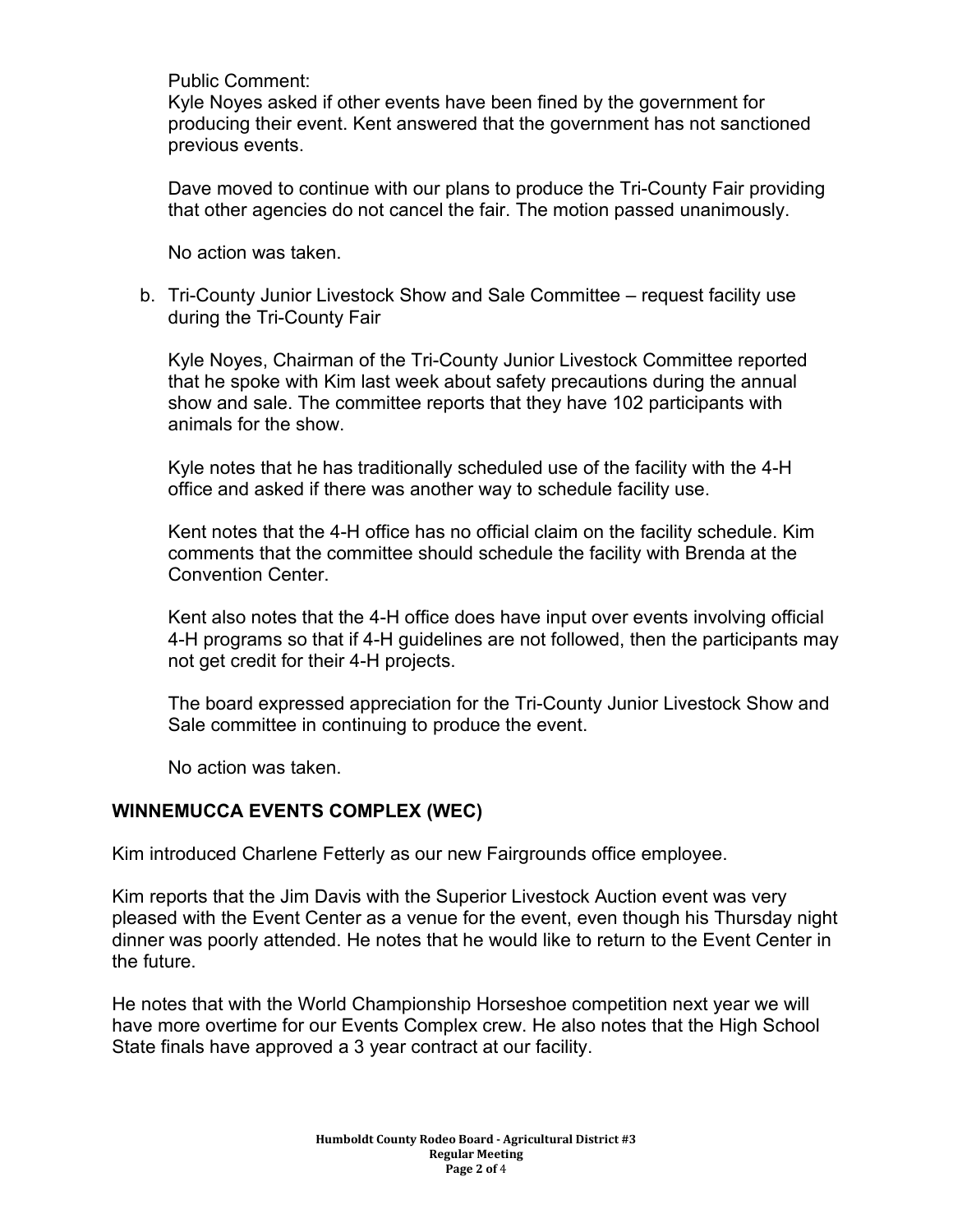Kim reports he has spoken with representatives from Fallon who are working to build an Event Center in Fallon, while he has been helpful he has also cautioned them about the expense of maintaining the facility and the difficulty of acquiring events at a new facility.

# **2019 - 2020 BUDGET REVIEW – MODIFICATION**

Kim presented the current budget report including revenue and expense transaction cleared as of August 10, 2020.

He notes that with only one month of expenses and revenues, that there are no problems with the budget. He also notes that since we have not been able to get the honor camp crew, we have spent about \$9,000 per week on temporary labor.

Kim comments that county revenues soon to be paid from WCVA will total a large part of the Stalls and RV spot revenues for the year.

No action was taken.

# **VOUCHERS – EXPENDITURES APPROVAL**

Dale moved to approve the outstanding vouchers consisting of: \$40,747.01 for the Indoor Event Center through July 31, 2020 \$53,885.33 for the Indoor Event Center through July 31, 2020

The motion passed unanimously with Kent abstaining on items from Communication Creations because his spouse owns and operates the business.

# **FAIRGROUNDS REPAIRS AND MAINTENANCE**

Kim reports that we are continuing to clean up the facility including disposing of worthless items and listing items which may be determined as surplus at a future meeting.

No action was taken.

# **INFORMATION, PROPOSALS AND OR REQUESTS BY BOARD MEMBERS AND STAFF MEMBERS FOR CONSIDERATION AT FUTURE MEETINGS, INCLUDING COMMUNICATIONS AND DEALINGS WITH OTHER BOARDS AND DEPARTMENTS AND PLANNING AND SCHEDULING FUTURE EVENTS**

There were no comments from the board or staff.

# **PUBLIC COMMENT**

There were no comments; no public was present at the end of the meeting.

# **ADJOURNMENT**

Dave moved to adjourn the meeting at 6:20 pm. The motion passed unanimously.

**Humboldt County Rodeo Board - Agricultural District #3 Regular Meeting Page 3 of** 4